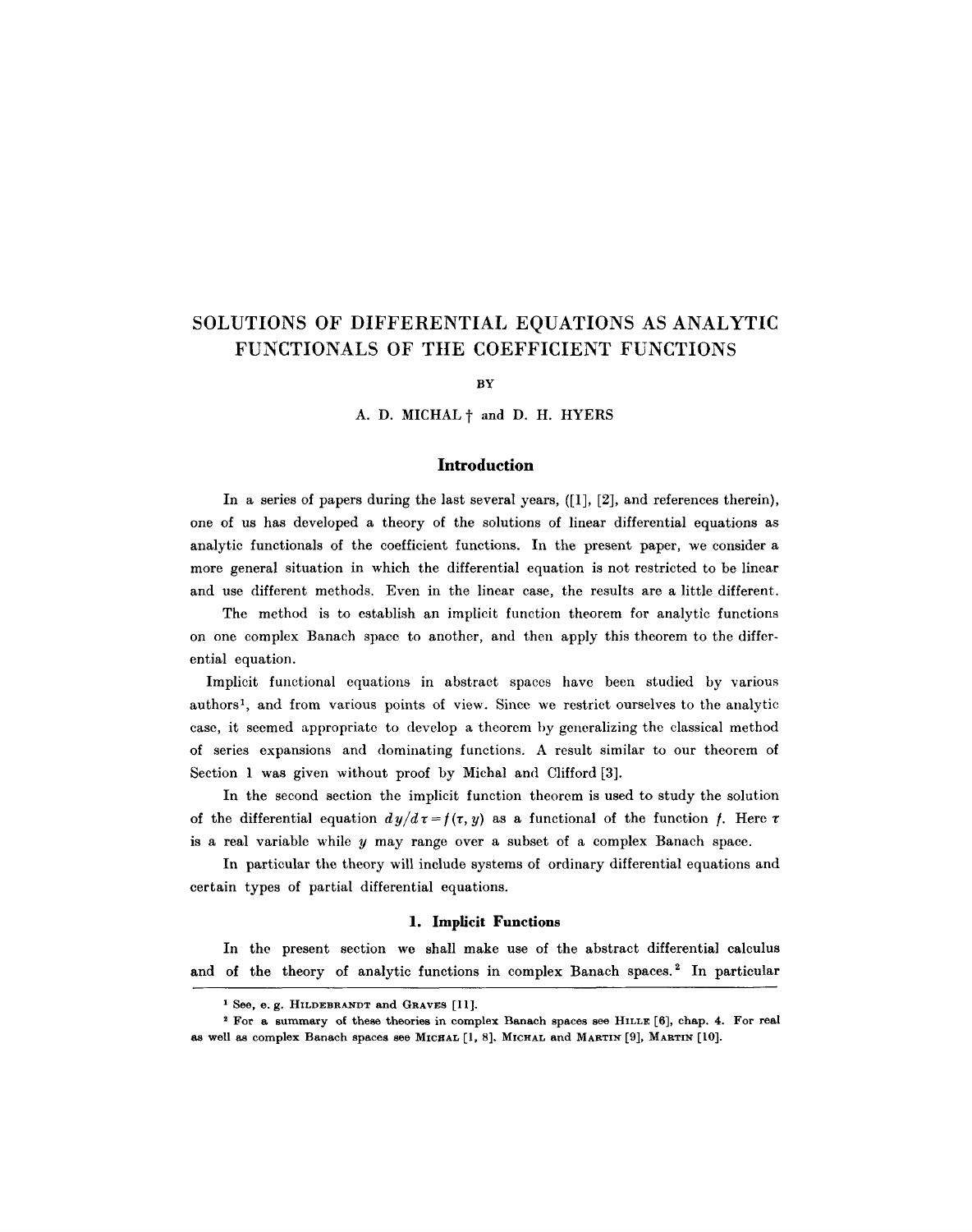we use the notation  $df(x_0; h)$  for the Gateaux differential  $\lim_{\lambda \to 0} \lambda^{-1} \{f(x_0 + \lambda h) - f(x_0)\}\$ of the function  $f(x)$  on one complex Banach space  $E_1$  to another  $E_2$  and the notation  $d^{n} f(x_{0}; h_{1},..., h_{n})$  for the Gateaux differential of the *n*th order at  $x=x_{0}$  with increments  $h_1, \ldots, h_n$ . It is of importance to observe that *these* "Gateaux differentials" are indeed Fréchet differentials<sup>3</sup> for the analytic  $f(x)$  and that the homogeneity of degree one in each increment is with respect to complex number multipliers.

Lemma 1. Let  $E_1, E_2$  be complex Banach spaces and let  $f(x)$  be analytic for the sphere  $||x|| \leq \varrho$  of  $E_1$  with values in  $E_2$  and suppose that  $||f(x)|| \leq M$  for  $||x|| \leq \varrho$ . Then, given  $\varepsilon > 0$ , there exists a positive integer  $n_0$  such that

$$
\left\|\frac{d^n f(\theta\,;\,x_1,\,x_1,\,\ldots\,,\,x_n)}{n\,!}\right\|\leq \frac{(M+\varepsilon)\,e^n}{\varrho^n\,\sqrt{2\,\pi\,n}}\,\|x_1\|\ldots\|\,x_n\,\|
$$

for all  $n > n_0$  and all  $x_1, x_2, ..., x_n$  in  $E_1$ . Hence, if  $m_n$  is the modulus of  $\frac{1}{n!} d^n f(\theta; x_1, x_2, \ldots, x_n)$ , the series  $\sum_{n=1}^{\infty} m_n \lambda^n$  converges for  $0 < \lambda < \varrho/e$ .

**Proof.** Put

$$
\varphi(\zeta_1,\zeta_2)=f(\zeta_1\,x_1+\zeta_2\,x_2),
$$

and in general,

$$
\varphi(\zeta_1,\zeta_2,\ldots,\zeta_n)=f(\zeta_1x_1+\zeta_2x_2+\cdots+\zeta_nx_n).
$$

Then

$$
d^{n} f(\theta; x_{1} x_{2}, \ldots x_{n}) = \frac{\partial^{n} \varphi(\zeta_{1}, \ldots, \zeta_{n})}{\partial \zeta_{1} \partial \zeta_{2} \ldots \partial \zeta_{n}} \bigg|_{\zeta_{k}=0}, \quad k=1, \ldots n,
$$

and  $\varphi(\zeta_1,\ldots,\zeta_n)$  is analytic for  $||x_k|| \leq \frac{\varepsilon}{n}$  and  $|\zeta_k| \leq 1$ . Let  $\Gamma$  denote the unit circle in the complex plane. Then

$$
\left(\frac{\partial \varphi(\zeta_1, \zeta_2, \ldots, \zeta_n)}{\partial \zeta_1}\right)_{\zeta_1 = 0} = \frac{1}{2\pi i} \int\limits_{\Gamma} \frac{\varphi(\tau_1, \zeta_2, \ldots, \zeta_n)}{\tau_1^2} d\tau_1,
$$
\n
$$
\left(\frac{\partial^2 \varphi(\zeta_1, \zeta_2, \ldots, \zeta_n)}{\partial \zeta_2 \partial \zeta_1}\right)_{\zeta_1 = 0, \zeta_1 = 0} = \frac{1}{(2\pi i)^2} \int\limits_{\Gamma} \frac{\varphi(\tau_1, \tau_2, \zeta_3, \ldots, \zeta_n) d\tau_1 d\tau_2}{\tau_1^2 \cdot \tau_2^2},
$$

and, by induction,

$$
d^{n} f(\theta \,;\, x_{1},\, x_{2},\, \ldots\, x_{n}) = \frac{1}{(2\,\pi\,i)^{n}}\int\limits_{\Gamma}^{\pi} \cdots \int\limits_{\Gamma}^{\infty} \frac{\varphi\left(\tau_{1},\, \tau_{2},\, \ldots,\, \tau_{n}\right) d\,\tau_{1}\,d\,\tau_{2}\ldots\,d\,\tau_{n}}{\tau_{1}^{2}\cdot\tau_{2}^{2}\ldots\,\tau_{n}^{2}}.
$$

 $*$  See Frécher [7].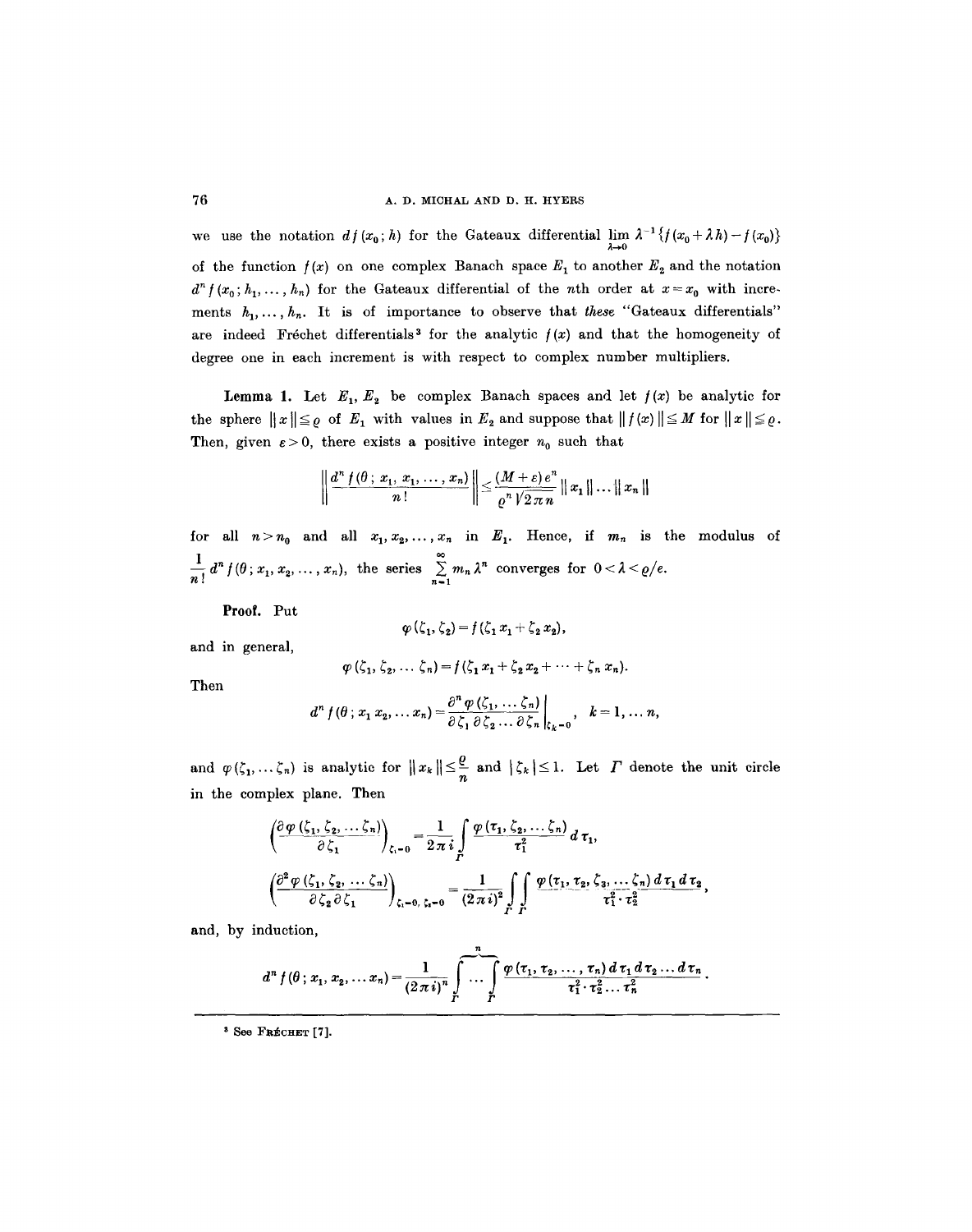Now for  $||x_k|| \leq \varrho/n, k=1, 2, ... n$  and  $|\tau_k|=1, k=1,... n$  we have  $||\sum_{k=1}^{n} \tau_k x_k|| \leq$  $\leq \sum_{k=1}^n ||x_k|| \leq \varrho$ . Hence  $||\varphi(\tau_1, \tau_2, ..., \tau_n)|| \leq M$ . It follows that  $||d^n f(\theta; x_1, x_2, ..., x_n)|| \leq M$ when  $||x_k|| \leq \varrho/n, k=1,\ldots,n$ . Now, for any  $x_1, \ldots, x_n$  in  $E_1$  with  $||x_k|| \neq 0$ , put  $r'_{k} = \frac{\varrho}{\sqrt{2}}$  $\|u\|$   $\|u\|$  $\frac{1}{\|x\|_{\infty}+1}$   $x_k$ , so that  $\|x_k\| = e/n$ . We have

$$
|| d^n f(\theta; x_1', \ldots x_n') || \leq M,
$$

and hence

$$
|| d^n f(\theta; x_1, \ldots, x_n) || \leq \frac{M n^n}{\varrho^n} || x_1 || \cdot || x_2 || \ldots || x_n ||, \text{ since } d^n f
$$

is homogeneous in each  $x_k$ . Now by Stirling's formula,

$$
n! = (1+\varepsilon_n)\sqrt{2\pi} n^{n+\frac{1}{2}} e^{-n}, \text{ where } \varepsilon_n \to 0 \text{ as } n \to \infty.
$$

Hence, given  $\epsilon > 0$  there exists a positive integer  $n_0$  such that

$$
\left\|\frac{d^n f(\theta;x_1,x_2,\ldots,x_n)}{n!}\right\| \leq \frac{(M+\varepsilon)}{\sqrt{2\pi n}}\cdot\left(\frac{e}{\varrho}\right)^n\|x_1\|\ldots\|x_n\|
$$

for  $n > n_0$  and all  $x_1, x_2, \ldots, x_n$  in  $E_1$ .

If  $m_n$  is the modulus of  $\frac{1}{n!}d^n f(\theta; x_1, x_2,...,x_n)$  then clearly  $m_n \leq \frac{M+\varepsilon}{\sqrt{2\pi n}}\left(\frac{e}{\theta}\right)^n$  for  $n>n_0$ . Hence if  $0<\lambda<\varrho/e$ ,  $m_n\lambda^n \leq \frac{M+\varepsilon}{\sqrt{2\pi n}} \cdot \left(\frac{\lambda e}{\varrho}\right)^n$ , where  $0 < \frac{\lambda e}{\varrho} < 1$ .

Hence  $\sum m_n \lambda^n$  converges.

Lemma 2. Let  $E_1$ ,  $E_2$  and  $E_3$  be complex Banach spaces and let  $x \in E_1$ ,  $y \in E_2$ , Let  $f(x, y)$  be analytic for  $||x|| \leq \varrho$ ,  $||y|| \leq \varrho$ , with values in  $E_3$ , and suppose that  $||f(x, y)||$  is bounded for  $||x|| \leq \varrho$ ,  $||y|| \leq \varrho$ . Then if  $m_{jk}$  is the modulus of the multilinear function

$$
\frac{1}{(j+k)!}d^{j+k}f(\theta, \theta; x_1, x_2, \ldots x_j, y_1, y_2, \ldots y_k),
$$

the series  $\sum_{j,k=0} m_{jk} \lambda^j \mu^k$  converges for  $|\lambda| < \varrho/e$ ,  $|\mu| < \varrho/e$ .

**Proof. Put** 

$$
z=(x, y), \ \ \|z\|=\sqrt{\|x\|^2+\|y\|^2}, \ \ \varphi(z)=f(x, y).
$$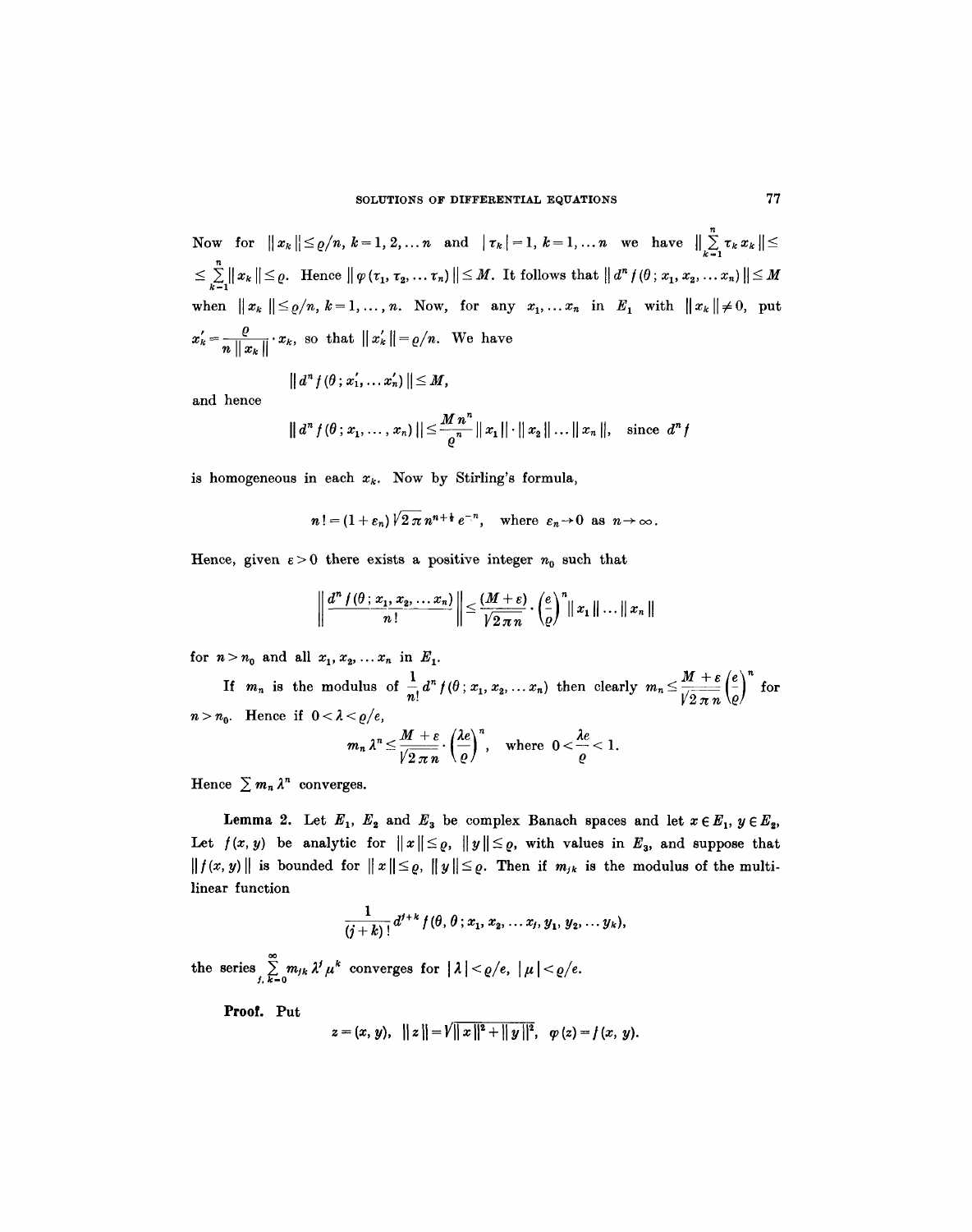Then  $\varphi(z)$  is analytic in the sphere  $||z|| \leq \varrho$  of the space  $E_1 E_2$ . By Lemma 1 we have, for  $n > n_0$ ,

(1.1) 
$$
\left\|\frac{d^n \varphi(\theta; z_1, z_2, \ldots, z_n)}{n!}\right\| \leq \frac{(M+\varepsilon) e^n \left\|z_1\right\| \ldots \left\|z_n\right\|}{\varrho^n \sqrt{2 \pi n}}.
$$

Now,

$$
d \varphi (0; z_1) = d f_x (0, 0; x_1) + d f_y (0, 0; y_1)
$$
  
\n
$$
d^2 \varphi (0; z_1, z_2) = d^2 f_{xx} (0, 0; x_1, x_2) + d^2 f_{xy} (0, 0; x_1, y_2)
$$
  
\n
$$
+ d^2 f_{xy} (0, 0; x_2, y_1) + d^2 f_{yy} (0, 0; y_1, y_2)
$$
  
\n
$$
d^3 \varphi (0; z_1, z_2, z_3) = d^3 f_{xxx} (0, 0; x_1, x_2, x_3) + d^3 f_{xxy} (0, 0; x_1, x_2, y_3)
$$
  
\n
$$
+ d^3 f_{xxy} (0, 0; x_1, x_3, y_2) + d^3 f_{xyy} (0, 0; x_1, y_2, y_3)
$$
  
\n
$$
+ d^3 f_{xxy} (0, 0; x_2, x_3, y_1) + d^3 f_{xyy} (0, 0; x_2, y_1, y_3)
$$
  
\n
$$
+ d^3 f_{xyy} (0, 0; x_3, y_1, y_2) + d^3 f_{yyy} (0, 0; y_1, y_2, y_3)
$$
  
\n
$$
d^n \varphi (0; z_1, ... z_n) = \sum_{i+j=n} \sum d_{ix,jy}^n f(0, 0; x_k, ... x_{ki}, y_{l_i}, ... , y_{l_j})
$$

where  $k_1, \ldots, k_t$  ranges over all subsets of i members of the integers  $1, 2, 3, \ldots, n$ , while  $l_1, \ldots, l_j$  is the complementary set to  $k_1, \ldots, k_t$ .

Recalling that  $||z||=V||x||^2+||y||^2$ , using the inequality (1.1) and putting  $x_{i+1} = x_{i+2} = \cdots = x_n = 0$  and  $y_1 = y_2 = \cdots = y_i = 0$  we have

$$
\left\| \frac{1}{n!} d_{ix, iy}^n f(\theta, \theta; x_1, x_2, \dots, x_i; y_{i+1}, y_{i+2}, \dots, y_n) \right\|
$$
  

$$
\leq \frac{(M+\varepsilon) e^n}{e^n V 2 \pi n} \|x_1\| \cdot \|x_1\| \dots \|x_i\| \cdot \|y_{i+1}\| \dots \|y_n\|
$$

for  $n>n_0$ , so that

$$
m_{ij} \leq \frac{(M+\varepsilon)\,e^n}{\varrho^n\sqrt{2\,\pi\,n}}, \qquad i+j=n.
$$

Hence if  $0 < \lambda < \varrho/e$  and  $0 < \mu < \varrho/e$ ,

$$
m_{ij} \lambda^i \mu^j \leq \frac{M+\varepsilon}{\sqrt{2 \pi (i+j)}} \cdot \left(\frac{\lambda e}{\varrho}\right)^i \left(\frac{\mu e}{\varrho}\right)^j
$$

and  $\sum m_{ij} \lambda^i \mu^j$  converges, since  $0 < \frac{d\mu}{\rho} < 1$  and  $0 < \frac{d\mu}{\rho} < 1$ .

78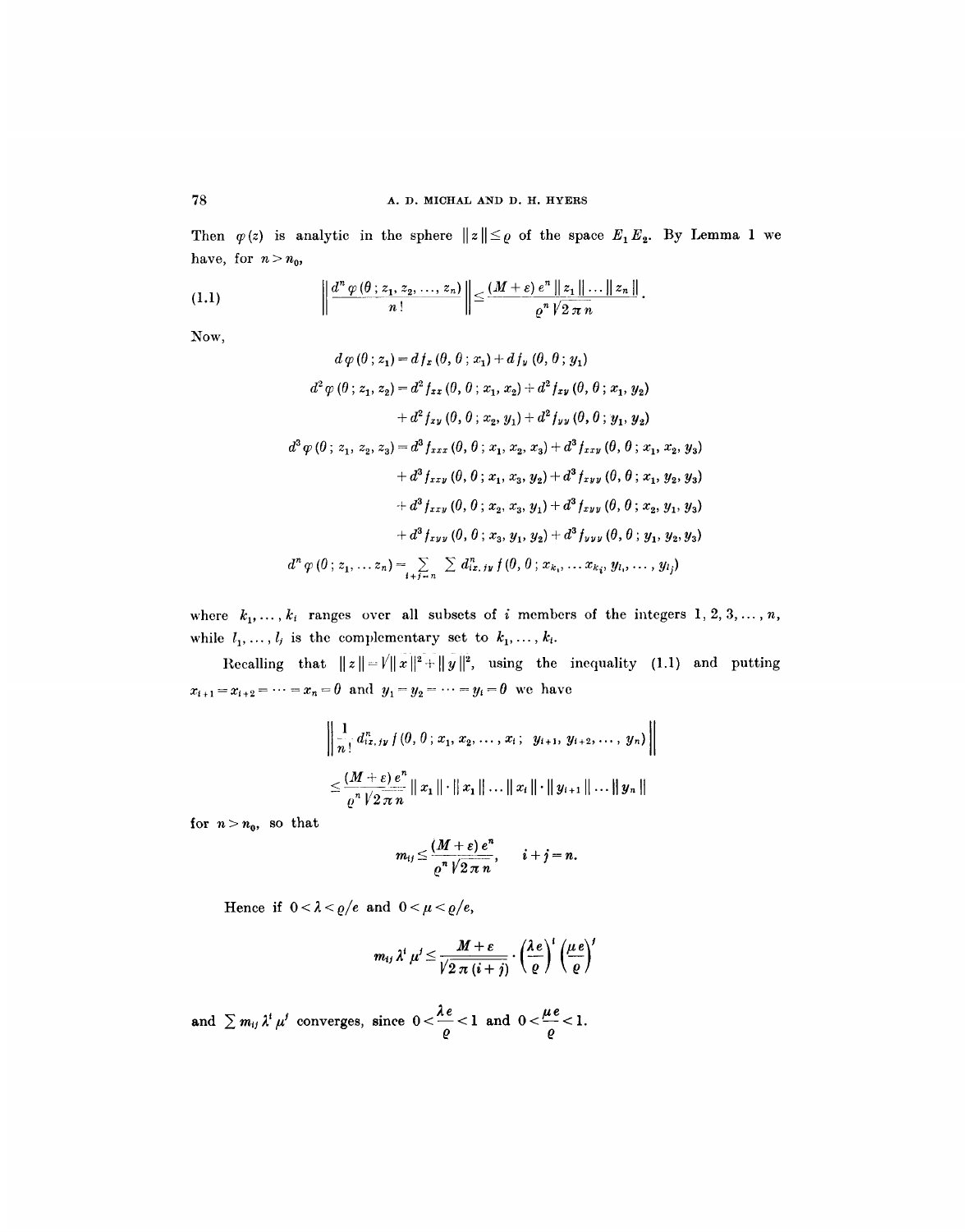**Lemma 3.** Let  $E_1$  and  $E_2$  be (real or complex) Banach spaces. If  $F(x, y) =$  $=\sum_{j,k=0}^{\infty} h_{jk}(x,\ldots x,y,\ldots y)$ , where  $h_{jk}(x_1,\ldots x_j,y_1,\ldots y_k)$  is a multilinear function, symmetric in the x's and in the y's on  $E_1^t E_2^k$  to  $E_2$  and  $h_{01}(y)=0$  and if the moduli  $m_{jk}$  of  $h_{jk}$  satisfy  $\sum m_{jk} r^j \varrho^k < \infty$  for some  $r>0$  and  $\varrho>0$ , then there exists a unique analytic solution of the equation  $y = F(x, y)$  in the neighborhood of  $x = 0$ , such that  $y=0$  when  $x=0$ .

Proof. First we exhibit a formal solution, and then prove convergence. In the equation

(1.2) 
$$
y = F(x, y) = h_{10}(x) + h_{20}(x, x) + h_{11}(x, y) + h_{02}(y, y) + h_{30}(x, x, x) + h_{21}(x, x, y) + h_{12}(x, y, y) + h_{03}(y, y, y) + \cdots
$$

substitute the generalized power series  $y = \sum_{n=1}^{\infty} k_n(x)$ , where  $k_n(x)$  is a homogeneous polynomial on  $E_1$  to  $E_2$  which remains to be determined, and equate the resulting homogeneous polynomials of like degree. We have

$$
\begin{cases}\nk_1(x) = h_{10}(x), \\
k_2(x) = h_{20}(x, x) + h_{11}(x, k_1(x)) + h_{02}(k_1(x), k_1(x)), \\
k_3(x) = h_{30}(x, x, x) + h_{21}(x, x, k_1(x)) + h_{12}(x, k_1(x), k_1(x)) \\
+ h_{03}(k_1(x), k_1(x), k_1(x)) + h_{11}(x, k_2(x)) + 2h_{02}(k_1(x), k_2(x)), \\
k_4(x) = h_{40}(x, x, x, x) + h_{31}(x, x, x, k_1(x)) + h_{22}(x, x, k_1(x), k_1(x)) \\
+ h_{13}(x, k_1(x), k_1(x), k_1(x)) + h_{04}(k_1(x), k_1(x), k_1(x), k_1(x)) \\
+ h_{21}(x, x, k_2(x)) + 2h_{12}(x, k_1(x), k_2(x)) + 3h_{03}(k_1(x), k_1(x), k_2(x)) \\
+ h_{11}(x, k_3(x)) + 2h_{02}(k_1(x), k_3(x)) + h_{02}(k_2(x), k_2(x)), \\
&\dots\n\end{cases}
$$

Symbolically, we may write relations (1.3) **as** 

(1.4)  
\n
$$
\begin{cases}\nk_1 = h_{10}, \\
k_2 = h_{20} + h_{11} k_1 + h_{02} k_1^2, \\
k_3 = h_{30} + h_{21} k_1 + h_{12} k_1^2 + h_{03} k_1^3 + h_{11} k_2 + 2 h_{02} k_1 k_2, \\
k_4 = h_{40} + h_{31} k_1 + h_{22} k_1^2 + h_{13} k_1^3 + h_{04} k_1^4 + h_{21} k_2 \\
+ 2 h_{12} k_1 k_2 + 3 h_{03} k_1^2 k_2 + h_{11} k_3 + 2 h_{02} k_1 k_3 \\
+ h_{02} k_2^2, \\
&\dots \\
&\text{etc.}\n\end{cases}
$$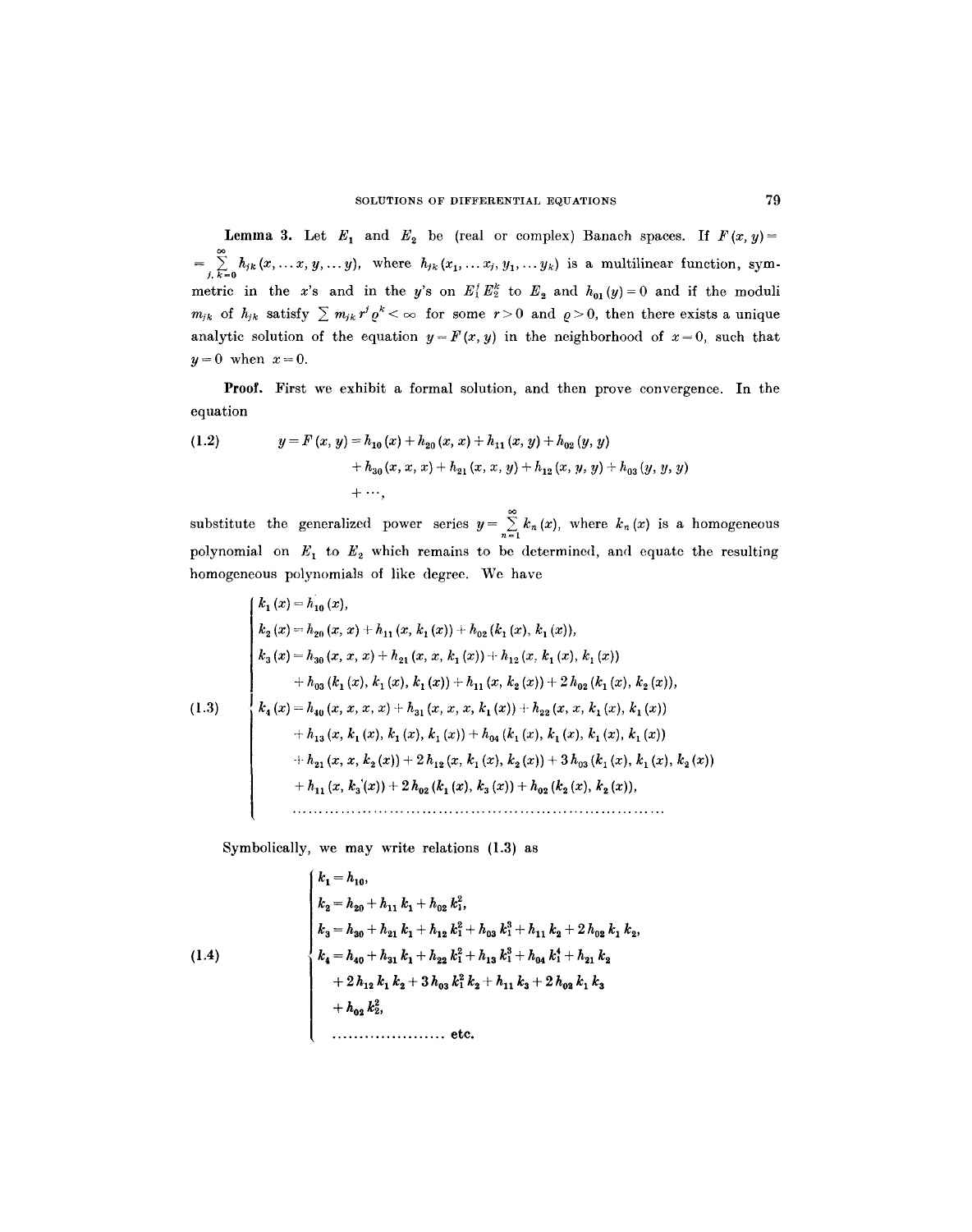~0 A. D. MICHAL AND D. H. **HYERS** 

 $\tilde{\tilde{\cdot} }$ where  $(h_{mn} k_{\alpha_1} h_{\alpha_2} k_{\alpha_3} \ldots k_{\alpha_n}) x = h_{mn} (x, x, \ldots x, k_{\alpha_1}(x), k_{\alpha_2}(x), \ldots k_{\alpha_m}(x))$  is a homogeneous polynomial of degree  $N=m+\alpha_1+\cdots+\alpha_n$  in x. Putting  $\xi=\|x\|, \eta=\|y\|$ , we see that the series

(1.5) 
$$
\varphi(\xi, \eta) = m_{10} \xi + m_{20} \xi^2 + m_{11} \xi \eta + m_{02} \eta^2 + m_{30} \xi^3 + m_{21} \xi^2 \eta + m_{12} \xi \eta^2 + m_{03} \eta^3 + \cdots
$$

dominates (1.2). By hypothesis, this series converges for  $0 \leq \xi \leq r$ ,  $0 \leq \eta \leq \varrho$ . Eq. (1.5) has a unique analytic solution for  $\eta$  in terms of  $\xi$ , and the coefficients in the series  $\eta = \sum_{n=0}^{\infty} c_n \xi^n$  for this solution may be determined by substituting the series in Eq. (1.5).

These coefficients are determined successively by the equations

(1.6)  

$$
\begin{cases}\nc_1 = m_{10}, \\
c_2 = m_{20} + m_{11} c_1 + m_{02} c_1^2, \\
c_3 = m_{30} + m_{21} c_1 + m_{12} c_1^2 + m_{03} c_1^3 + m_{11} c_2 + 2 m_{02} c_1 c_2, \\
c_4 = m_{40} + m_{31} c_1 + m_{22} c_1^2 + m_{13} c_1^3 + m_{04} c_1^4 + m_{21} c_2 + 2 m_{12} c_1 c_2 \\
+ 3 m_{03} c_1^2 c_2 + m_{11} c_3 + 2 m_{02} c_1 c_3 + m_{02} c_2^2,\n\end{cases}
$$

which are of the same form as Eq. (1.4).

Since  $||h_{ij}||=m_{ij}$ , it follows that  $||k_n||\leq c_n$ , where  $||h_{ij}||$  is the modulus of  $h_{ij}(x, y)$  and  $||k_n||$  that of  $k_n(x)$ . Hence, since for some  $\alpha > 0$ ,  $\sum_{i} c_n \xi^n$  converges for  $|\xi| < \alpha$ , then  $\sum_{1} k_n(x)$  converges for  $||x|| < \alpha$ . Thus  $y = \sum_{1} k_n(x)$  is the unique analytic solution of equation  $y = F(x, y)$  in the neighborhood of  $x = 0$ , satisfying the condition  $y(0) = 0.$ 

**Theorem 1.** Let  $E_1$ ,  $E_2$  and  $E_3$  be complex Banach spaces and let  $f(x, y)$  be analytic in a region  $R_1R_2$  where  $R_1 < E_1$ ,  $R_2 < E_2$ . If the equation

$$
(1.7) \t\t f(x, y) = \theta
$$

has a solution at  $x=x_0$ ,  $y=y_0$  where  $x_0\in R_1$ ,  $y_0\in R_2$ , and if the differential  $d_y f(x_0, y_0; \delta y)$  is a solvable linear function of  $\delta y$  then there exists a sphere S around the point  $x_0$  in the space  $E_1$  and an analytic function  $\varphi(x)$  on S to  $E_2$  such that  $y = \varphi(x)$  is the unique analytic solution of Eq. (1.7) on S such that  $y_0 = \varphi(x_0)$ . This solution  $\varphi(x)$  may be calculated recursively by the method of Formula (1.3) in the proof of Lemma 3.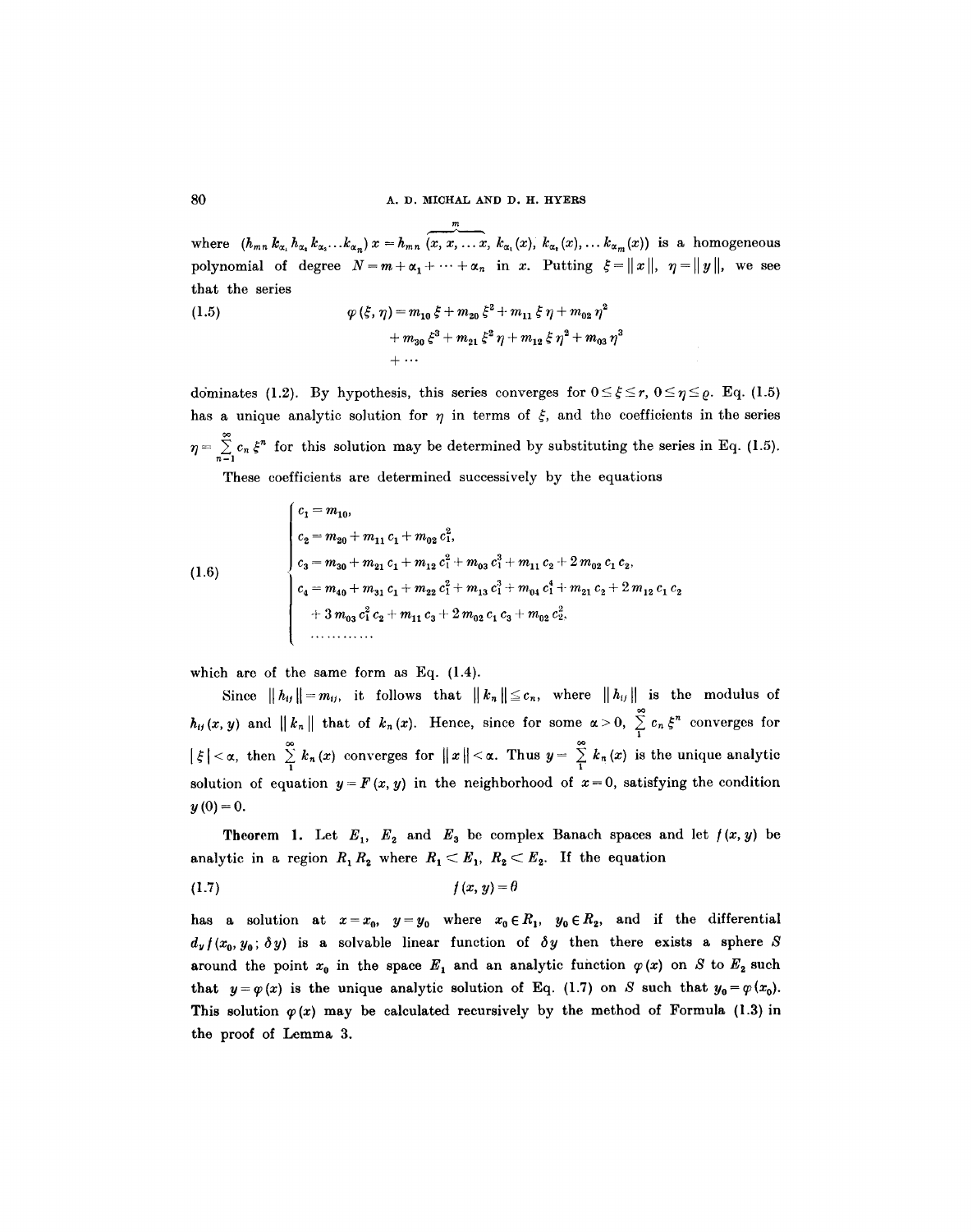**Proof.** For convenience, we may assume that  $x_0 = \theta$ ,  $y_0 = \theta$ . Expanding the left member of (1.7) we obtain

(1.8) 
$$
p_{10}(x) + p_{01}(y) + \sum_{k=2}^{\infty} \sum_{i+j=k} p_{ij}(x, y) = \theta,
$$

where

$$
p_{ij}(x, y) = \frac{1}{(i+j)!} d_{x, y}^{i+j} f(\theta, \theta; x, x, \ldots x, y, \ldots y)
$$

is a polynomial of degree i in x and j in y, and where in particular  $p_{01}(y) = d_y f(\theta, \theta; y)$ is a solvable linear function of y. Hence Eq.  $(1.8)$  may be rewritten in the form

$$
y = G(x, y) = -p_{01}^{-1} (p_{10}(x)) - \sum_{k=2}^{\infty} \sum_{i+j=k} p_{01}^{-1} (p_{ij}(x, y))
$$
  
or  
(1.9) 
$$
y = h_{10}(x) + \sum_{i+j>1} h_{ij}(x, x, ..., x, y, ..., y),
$$

where  $p_{01}^{-1}$  denotes the inverse of  $p_{01}$  and where

$$
h_{ij}(x_1, x_2, \ldots x_i, y_1, y_2 \ldots y_j) = p_{01}^{-1} \left[ \frac{1}{(i+j)!} d^{i+j} f(\theta, \theta; x_1 \ldots x_i, y_1, \ldots y_j) \right].
$$

It is sufficient to show the existence of a unique analytic solution of Eq. (1.9). By hypothesis, the left member of  $(1.8)$  and hence the right member of  $(1.9)$  is bounded and convergent in the neighborhood of (0, 0), say for  $||x|| \le \alpha$ ,  $||y|| \le \alpha$ . By Lemma 2,  $\sum m_{if} \lambda^i \mu^i$  converges, for

$$
|\lambda| < \alpha/e, \quad |\mu| < \alpha/e,
$$

where  $m_{ij}$  is the modulus of  $h_{ij}(x_1,\ldots x_i, y_1 \ldots y_j)$ .

Hence by Lemma 3, there is a unique analytic solution of Eq. (1.9) which reduces to  $\theta$  for  $x = \theta$ , and the theorem is proved.

#### **2. Differential Equations**

Consider the differential equation

$$
\frac{dy}{d\tau} = f(\tau, y)
$$

subject to the initial condition  $y=y_0$  for  $\tau=\tau_0$ . Here  $\tau$  is a real variable on  $|\tau-\tau_0|\leq a$ , while y and  $f(\tau,y)$  are elements of a complex Banach space B. We assume that  $f(\tau, y)$  is continuous in the pair  $(\tau, y)$  for  $|\tau - \tau_0| \le a$  and  $||y - y_0|| \le b$ , that there exists a positive number M such that  $||f(\tau, y)|| \leq M$  for  $|\tau - \tau_0| \leq a$ , 6- 543807. Acta *mathematlca.* 91. Imprimd le 14 mai 1954.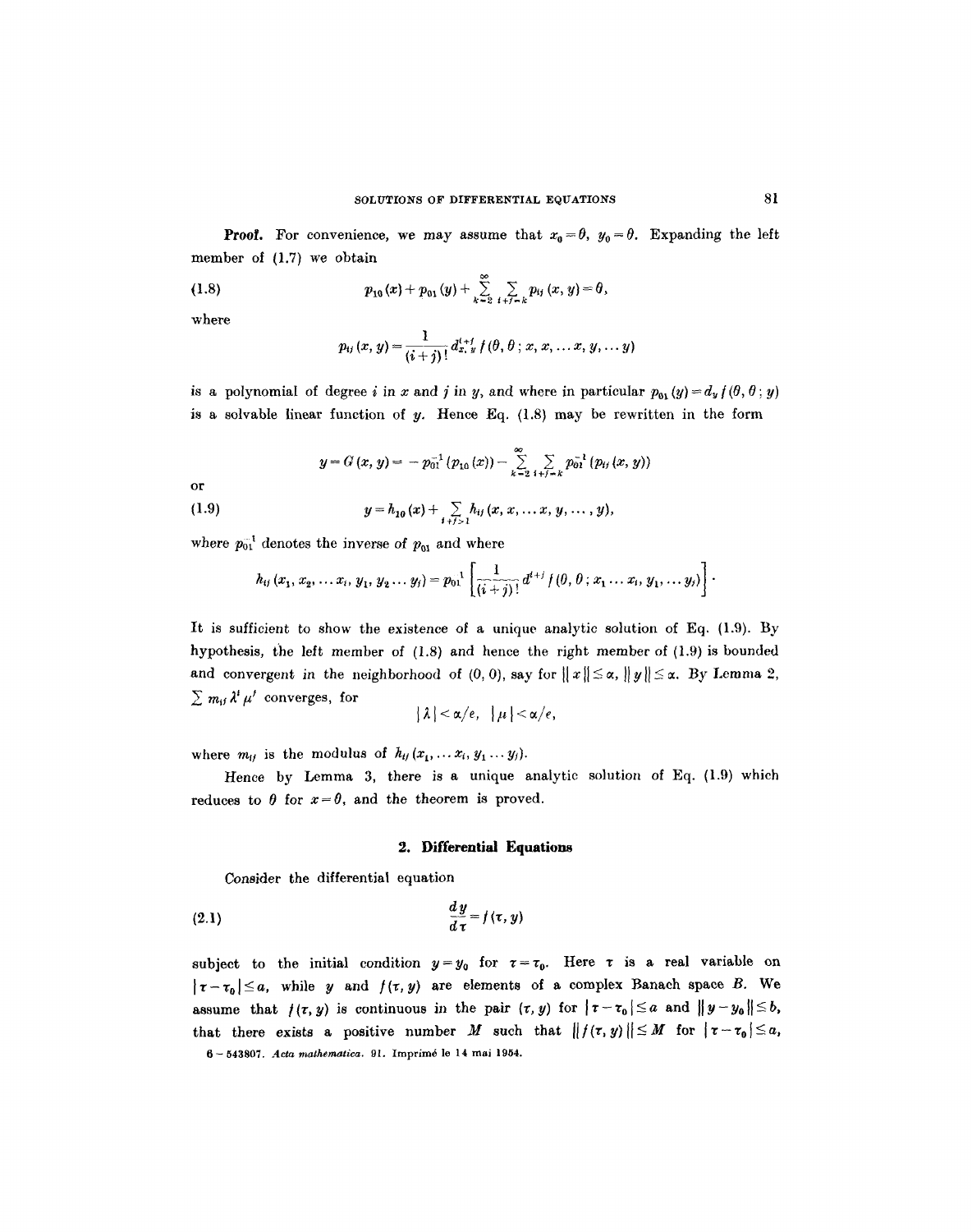$||y-y_0|| \le b$ , and that for each  $\tau$ ,  $f(\tau, y)$  is an analytic function of y for  $||y-y_0|| < b$ . Then if  $0 < \beta < b$ ,  $f(\tau, y)$  satisfies a Lipschitz condition

$$
\| f(\tau, y_1) - f(\tau, y_2) \| \le N \| y_1 - y_2 \|
$$

for all  $\tau$  in  $|\tau-\tau_0|\leq a$  and all  $y_1, y_2$  in the sphere  $||y-y_0||<\beta$ .

For, if  $C$  is the unit circle in the complex plane, then by Cauchy's integral formula 1

$$
\delta f(\tau, y; h) = \frac{1}{2\pi i} \int\limits_C \frac{f(\tau, y + \sigma h)}{\sigma^2} d\,\sigma,
$$

**for**  $||y-y_0|| < \beta, ||h|| \le b-\beta.$ 

Hence  $|| \delta f(\tau, y; h) || \leq M$  for  $|\tau-\tau_0| \leq a$ ,  $|| y - y_0 || < \beta$ ,  $|| h || \leq b - \beta$ . Since  $\delta f(\tau, y; h)$  is homogeneous in h of degree one, it follows that  $\|\delta f(\tau, y; h)\|$  $\leq N \|h\|$  for  $|\tau-\tau_0|\leq a$ ,  $\|y-y_0\|<\beta$ , where  $N=\frac{M}{b-A}$ . *1*  Now  $f(\tau, y_2) - f(\tau, y_1) = \int \delta f(\tau, y_1 + \lambda (y_2 - y_1); y_2 - y_1) d\lambda$  for all  $y_1$  and  $y_2$  in o

 $||y - y_0|| < \beta$ . It follows that

$$
\left\| f(\tau, y_2) - f(\tau, y_1) \right\| \leq N \left\| y_2 - y_1 \right\|
$$

for all  $y_1, y_2$  in the sphere  $||y - y_0|| < \beta$ .

Thus, all the hypotheses of a known existence theorem ([6], p. 95) for differential equations are satisfied. It follows that Eq. (2.1) has a unique continuous solution  $y=\bar{y}(\tau)$  satisfying the initial conditions  $y=y_0$  for  $\tau=\tau_0$ , and defined for  $|\tau-\tau_0|\leq a$ , where  $\alpha$  < min *(a,*  $\beta/M$ *)*.

Also,

$$
(2.2) \t\t\t\t ||\bar{y}(\tau)-y_0|| \leq M \alpha < \beta \quad \text{for} \quad |\tau-\tau_0| \leq \alpha.
$$

We use the following notations: I is the interval  $|\tau-\tau_0|\leq\alpha$ , S the sphere  $||y-y_0|| < \beta$  of the Banach space B, while X will denote the space of all functions  $x=x(\tau,z)$  on *IS* to *B* which are continuous in the pair  $(\tau,z)$ , bounded, and analytic in  $z$  for each  $\tau$ . With the norm defined by

$$
\|x\| = \sup \{ \|x(\tau, z)\|_{B}; \ \tau \in I, \ z \in S \},\
$$

X is evidently a normed (complex) vector space. It is also complete, since if  $||x_{m}-x_{n}||\rightarrow 0$  as m and n tend to infinity, then the sequence of functions  $x_{n}(\tau,z)$ 

 $1$  See [6], p. 74.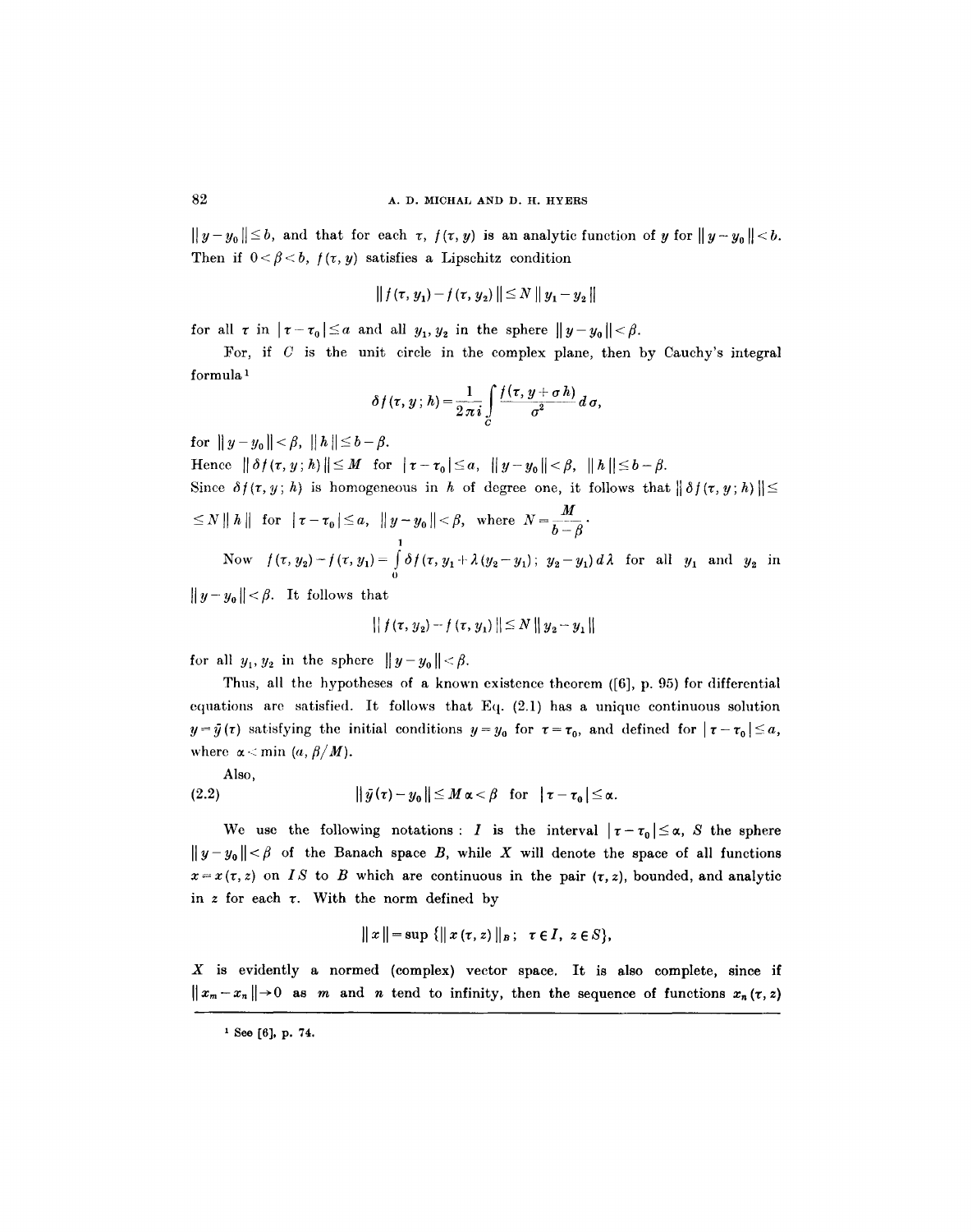converges uniformly to a limiting function  $x_0(\tau, z)$  which is continuous and bounded on *IS.* By the generalized convergence theorem of Weierstrass (see A. E. Taylor, [4]) it follows that  $x_0(\tau, z)$  is also analytic in z for each  $\tau \in I$ , and for  $z \in S$ . Hence X is a complex Banach space.

Let  $Y$  be the complex Banach space of all continuous functions on  $I$  to  $B$  with the norm  $||y|| = \max \{||y(\tau)||; \tau \in I\}.$ 

**Putting** 

(2.3) 
$$
G(x, y) = y_0 + \int_{\tau_0}^{\tau} x(\sigma, y(\sigma)) d\sigma,
$$

we shall be concerned with the equation

$$
(2.4) \t\t y = G(x, y),
$$

where  $G(x, y)$  is defined on XK to Y, and where K is the sphere  $||y - y_0|| < \beta$  in the space Y. It follows from inequality (2.2) that  $\bar{y} \in K$ . It is clear that  $G(x, y)$  is single valued and well defined for  $x \in X$ ,  $y \in K$ , and that  $G(x, y)$  is locally bounded in the region XK. For if  $x_1$  is any given element of X and if  $||x-x_1|| < \gamma$  and  $y \in K$  then

$$
\|G(x, y)\| \le \|y_0\| + (\|x_1\| + \gamma) \alpha.
$$

 $G(x, y)$  is Gateaux differentiable at each point of the region *XK*. For if  $(x, y)$ and  $(x+h, y+k)$  are points of this region we have

$$
\frac{G(x+\lambda h, y+\lambda k)-G(x, y)}{\lambda} = \int_{\tau_0}^{\tau} \frac{x[\sigma, y(\sigma)+\lambda k(\sigma)]-x[\sigma, y(\sigma)] d\sigma}{\lambda}
$$
  
+ 
$$
\int_{\tau_0}^{\tau} h[\sigma, y(\sigma)+\lambda k(\sigma)] d\sigma
$$
  
(2.5)  
= 
$$
\int_{\tau_0}^{\tau} d\sigma \int_{0}^1 \delta x[\sigma, y(\sigma)+\lambda v k(\sigma); k(\sigma)] d\nu
$$
  
+ 
$$
\int_{\tau_0}^{\tau} h[\sigma, y(\sigma)+\lambda k(\sigma)] d\sigma.
$$
  
Put

Put

$$
\Delta = \frac{G(x + \lambda h, y + \lambda k) - G(x, y)}{\lambda} - \int_{\tau_0}^{\tau} \delta x [\sigma, y(\sigma); k(\sigma)] d\sigma - \int_{\tau_0}^{\tau} h [\sigma, y(\sigma)] d\sigma.
$$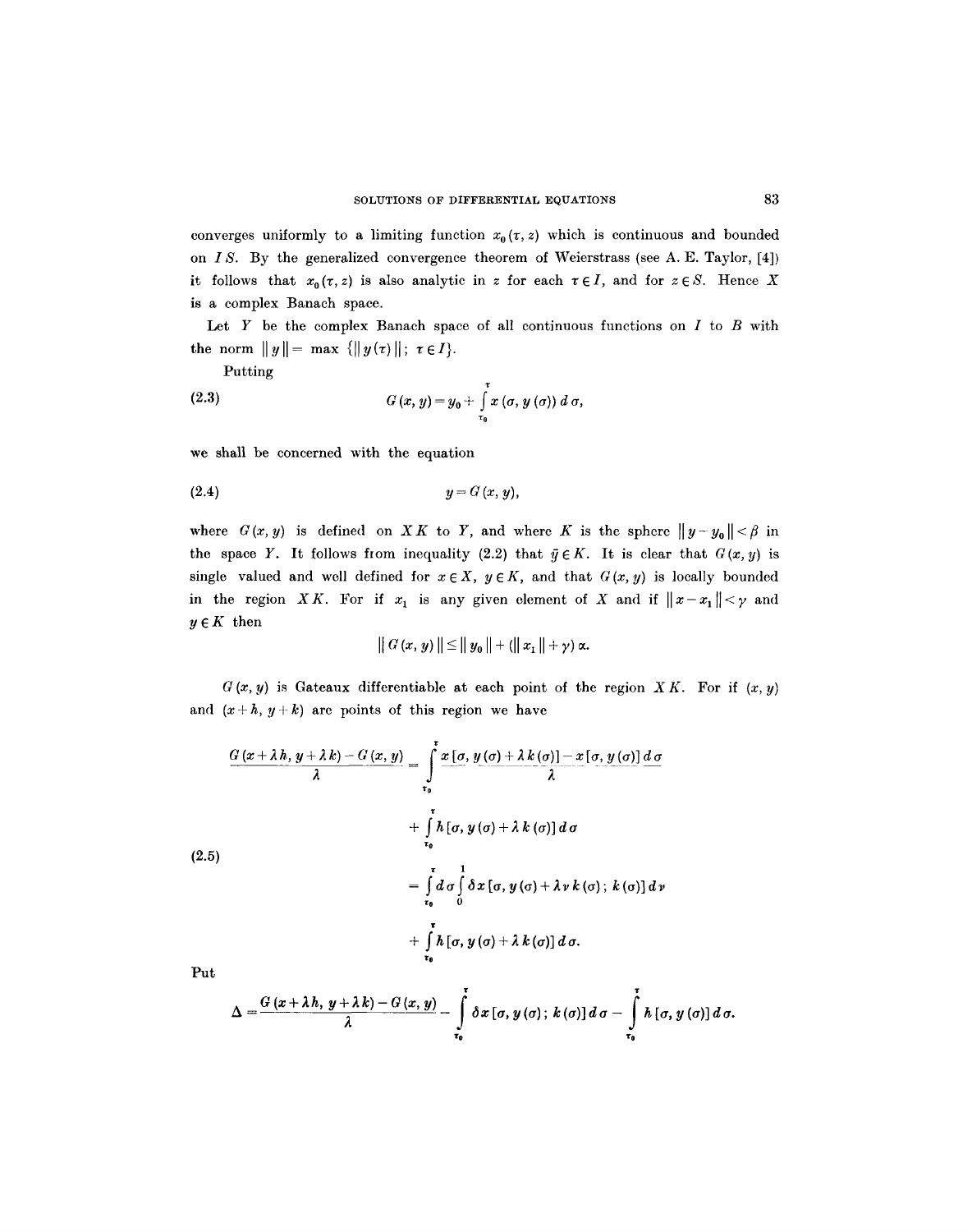Then from (2.5),  $\Delta = \Delta_1 + \Delta_2$  where

$$
\Delta_1 = \int_{\tau_0}^{\tau} d\sigma \int_{0}^{1} {\{\delta x [\sigma, y(\sigma) + \lambda v k(\sigma); k(\sigma)] - \delta x [\sigma, y(\sigma); k(\sigma)]\} d\nu}
$$
  

$$
\Delta_2 = \int_{\tau_0}^{\tau} {\{h [\sigma, y(\sigma) + \lambda k(\sigma)] - h [\sigma, y(\sigma)]\} d\sigma}.
$$

We must show that  $\Delta \rightarrow 0$  in the space Y as  $\lambda \rightarrow 0$ . Now the norm of the integrand of the second integral is a continuous function of  $(\sigma, \lambda)$  on *I A*, where *A* is an interval around zero. Hence the integrand of the second integral tends to zero uniformly with respect to  $\sigma$  when  $\lambda \rightarrow 0$ , and the second integral  $\Delta_2$  tends to zero in the space Y, as  $\lambda \rightarrow 0$ .

Since the range of the function  $y(\sigma)$  is a compact subset of the open sphere  $S \subset B$ , the distance of the subset from the boundary of S is a positive number  $\delta$ . Choose  $\omega$  such that  $0 < \omega < \delta / ||k||$  where  $||k||$  is the norm in the space Y. Then  $y(\sigma)+\rho k(\sigma) \in S$  for all  $\sigma \in I$  and all complex numbers  $\rho$  with  $|\rho| < \omega$ .

We may rewrite  $\Delta_1$  as

(2.6) 
$$
\Delta_1 = \lambda \int_{\tau_0}^{\tau} d\sigma \int_{0}^{1} d\nu \int_{0}^{1} \nu \, \delta^2 x [\sigma, y(\sigma) + \lambda \mu \nu k(\sigma); k(\sigma)] d\mu.
$$

Now by the generalized Cauchy integral formula, if we select  $C$  as a circle with center at the origin and radius  $\frac{\omega}{2}$ , and take  $|\lambda| < \frac{\omega}{2}$ ,

(2.7) 
$$
\delta^2 x [\sigma, y + \lambda \mu \nu k; k] = \frac{1}{\pi i} \int_C \frac{x [\sigma, y + (\lambda \mu \nu + \zeta) k]}{\zeta^3} d\zeta.
$$

The integrand is well defined, since  $|\lambda \mu v + \zeta| \leq |\lambda| + |\zeta| < \omega$  so that  $y(\sigma) + (\lambda \mu v + \zeta) k(\sigma) \in S$ . It follows from (2.7) that

$$
\|\,\delta^2\,x\,[\sigma,\,y+\lambda\,\mu\,\nu\,k\,;\,k\,]\,\|\leq 8\,\omega^{-2}\,\| \,x\,\|.
$$

Hence, by (2.6),  $\|\Delta_1\| \leq 8\omega^{-2} |\lambda| \alpha \|x\|$ , so that  $\Delta_1 \rightarrow 0$  in the space Y as  $\lambda \rightarrow 0$ . Therefore  $G(x, y)$  is Gateaux differentiable and locally bounded, and hence analytic in  $K$ , with its differential given by

(2.8) 
$$
d G(x, y; h, k) = \int_{\tau_0}^{\tau} \delta x [\sigma, y(\sigma); k(\sigma)] d\sigma + \int_{\tau_0} h [\sigma, y(\sigma)] d\sigma.
$$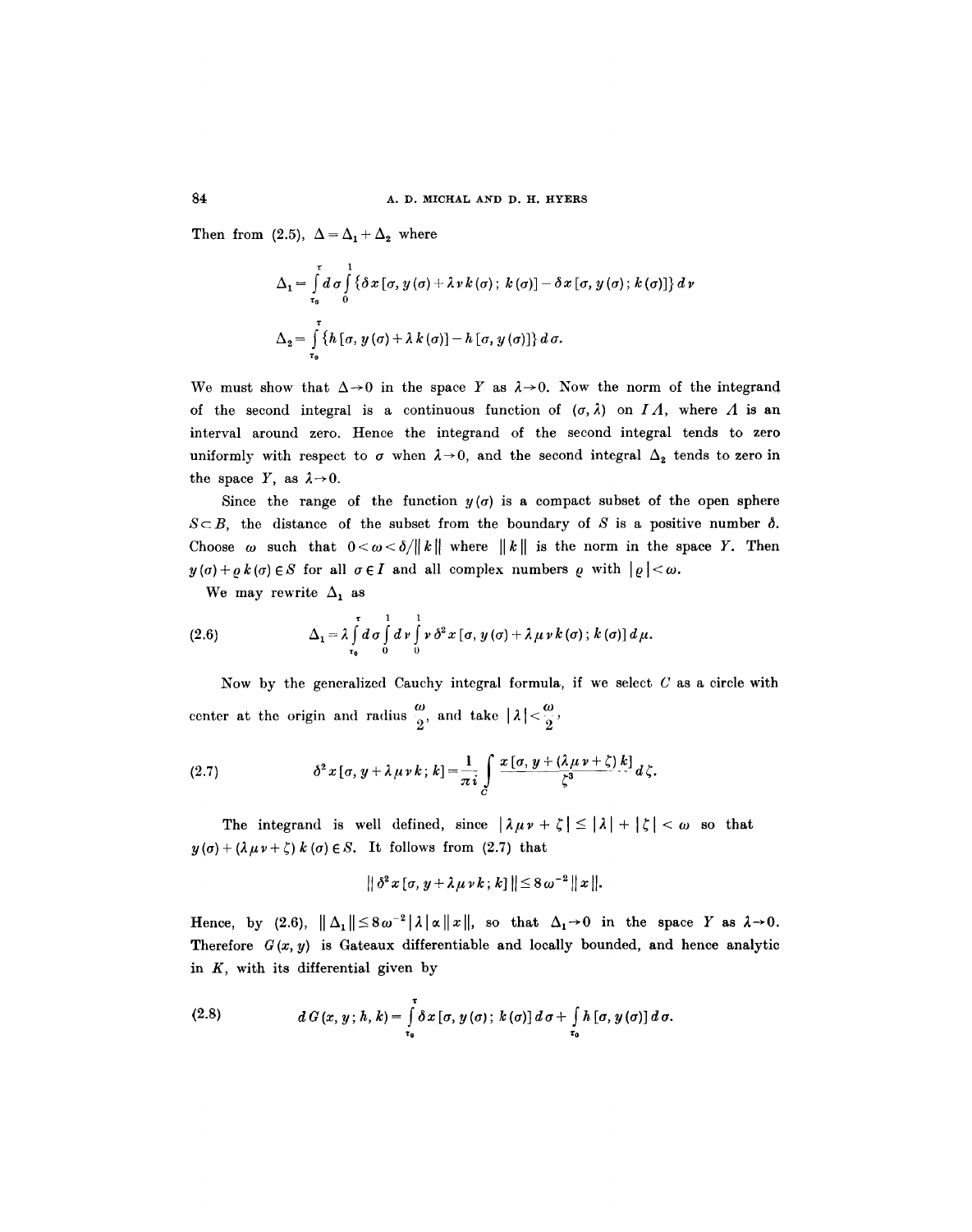Putting  $F(x, y) = G(x, y) - y$ , Eq. (2.4) may be written in the form  $F(x, y) = 0$ . The differential  $d F_y(x, y; k)$  takes the form

$$
d F_y = d G_y (x, y; k) - k
$$
  
= 
$$
\int_{\tau_0}^{\tau} \delta x [\sigma, y(\sigma); k(\sigma)] d \sigma - k (\tau).
$$

We put  $\bar{x} = f(\tau, y)$ .

Then since  $\bar{y}(\tau)$  is the solution of Eq. (2.1) with the initial value of  $y_0$ , we have  $F(\bar{x}, \bar{y}) = 0$ .

The differential  $dF_y(x, y; k)$  is a solvable linear function of k if the linear integral equation

(2.9) 
$$
k(\tau) - \int_{\tau_0}^{\tau} \delta x [\sigma, \bar{y}(\sigma); k(\sigma)] d\sigma = z(\tau)
$$

has a continuous solution  $k(\tau)$  defined for  $|\tau-\tau_0|\leq \alpha$  for every continuous  $z(\tau)$  on  $I$  to  $B$ . It follows by using the Cauchy integral formula as before that there exists a constant  $\mu > 0$  such that

**(2.10) II** (o); **II-< II k II** 

for all  $\sigma \in I$  and all  $k \in B$ . Hence it is easily shown that the abstract Volterra integral equation (2.9) has a unique continuous solution.

Thus all the hypotheses of the implicit function Theorem 1 are satisfied, and we conclude that Eq. (2.4) has a solution  $y = \phi(x)$  analytic in x in the neighborhood of  $\bar{x} = f(\tau, y)$ . Thus we have proved the following result:

**Theorem 2.** *Under the restrictions and definitions given above, the solution*  $y(t)$  *of the di//erential equation* 

$$
\frac{dy}{d\,\tau}=x\,(\tau,\,y)
$$

*with*  $y(\tau_0) = y_0$ , considered as a *function of the right hand side*  $x(\tau, z) \in X$  with values *in Y, is an analytic function of x in the neighborhood of*  $\bar{x} = f(\tau, z)$ *.* 

Corollary. If  $f(\tau, y)$  is a polynomial in y, and continuous in  $\tau$  for  $|\tau-\tau_0|\leq a$ then all the hypotheses on  $f(\tau, y)$  will be satisfied for an arbitrary sphere  $||y - y_0|| \le b$ , so Theorem 2 will hold.

**Proof.** Is follows from a result of Kerner<sup>1</sup> that  $f(x, y)$  is continuous in the pair  $(\tau, y)$  and that if  $\tau$  varies in a sufficiently small neighborhood,  $\|f(\tau, y)\|$  is bounded

<sup>&</sup>lt;sup>1</sup> See [5], p. 548.